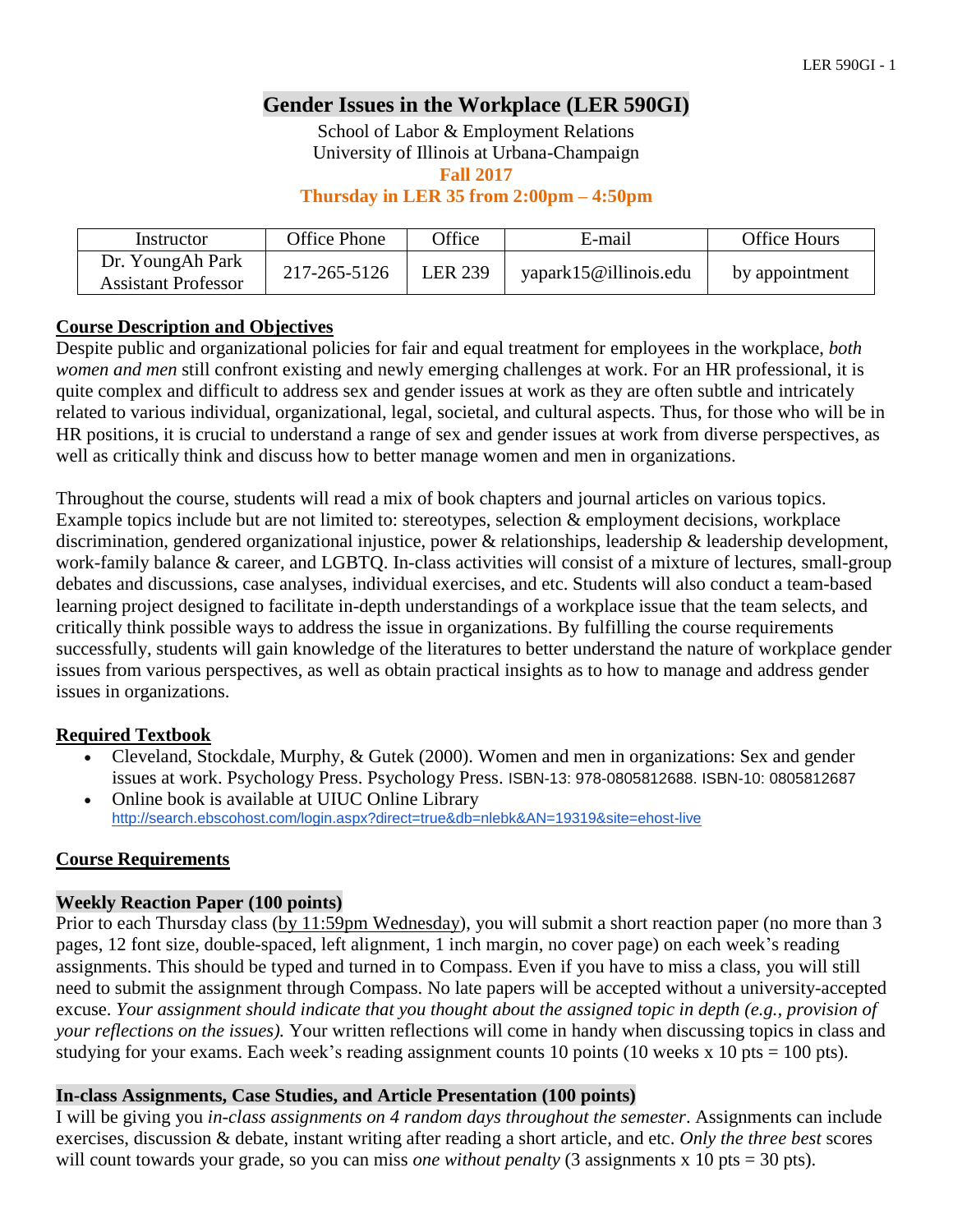Also, there will be *3 case studies that students will work during class* (see the course schedule). Case study will be done in small groups, and each group will present their group answers and discussion results in front of class (3 case studies x 20pts = 60pts). NO makeup in-class assignments or case studies for points will be given unless students have a valid excuse (e.g., job interview, hospitalization). Make-ups must be completed and turned in within 7 days of the missed assignment. It is your responsibility to find out if you missed an assignment and ask for the materials (e.g., handouts, sources of video clips, etc.). Extra credits might be given at my discretion to those who completed all four assignments if one's grade is on the borderline (e.g., between A- and B+). Your in-class assignments will be returned to you after I post grades on Compass. You are responsible for keeping the returned assignments to prepare for your exams, or for in case to claim for accidentally missed points on Compass.

Students will also read the current organizational sciences literature on workplace gender issues. I will assign five articles. As a pair (two students per article), students will summarize the major findings and present their implications for HR management in organizations, using a PowerPoint presentation format for a maximum of 15min presentation in class (1 presentation x 10 pts = 10pts).

# **Exams (100 points)**

Two examinations will be given during the semester (a midterm  $\&$  a final take-home exam: 50pts x 2 exams). The exams will consist of two parts: (1) short answer essays and (2) long essays. Remember that for each portion of the exams, questions are based on all aspects of the course: the reading assignments, in-class activities & group discussions, lectures, and video clips.

**Make-up exam policy.** If you must miss an exam due to a documented excuse, contact me as soon as possible to schedule a make-up date in advance. If you know you are going to miss an exam, you must notify me before the exam date. If I am not notified, no make-up exam will be given.

- The make-up exams cannot be taken on any time after its scheduled date and time.
- However, for extraordinary circumstances, I reserve the right to give an early or late make-up exam for any students not taking the exam during the regular testing time period.

# **Final project (100 points)**

To facilitate in-depth learning experiences beyond our classroom setting, students will conduct a group project. Each group will be responsible for researching on a chosen topic. Possible topic areas are listed below, and you may decide and choose a more specific topic within the areas. Topics need to be cleared with me before beginning your full-stage research. More specifically, each team will be responsible for submitting a short 2 page project proposal (double-spaced, hard copy) to me in class any time before March 1st. This proposal will not be graded, but it is to ensure that each team moves the project forward in a timely manner and receives feedback from the instructor. No late proposals will be accepted.

The proposal should…

a. include a chosen topic of interest, planned time line of the project, and team member names

b. state why the chosen topic is important to address as a future HR professional

c. outline overall questions that the team would like to answer by conducting research (e.g., how grooming and dress code policies affect women and men differently in the workplace? What employers and employees can do to make sure employees are not adversely affected by the policies?).

Possible topic areas:

Gender and dress code & grooming polices in organizations/occupations

Provision of gender-neutral toilets in organizations

Gender issues in specific fields (e.g., nursing, engineering, blue collar work, entrepreneurs) Pay gap between women and men in a specific industry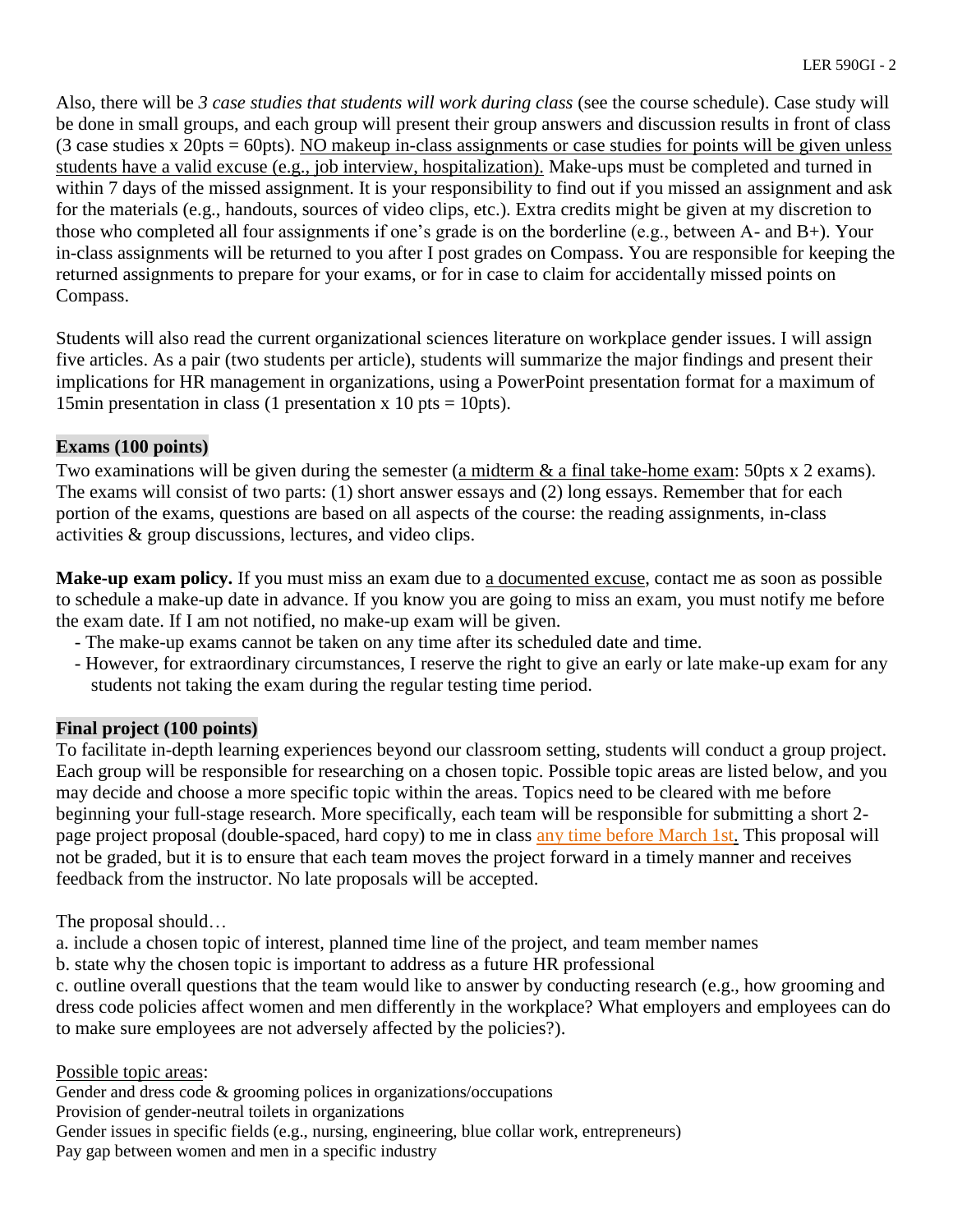Cross-cultural comparisons of gender issues in organizations (e.g., working dads in Scandinavian countries vs. America)

On 4/26, as a final deliverable, your team is required to make an oral presentation to the class on your topic. Team points are 50 and these will be based on the overall quality of your presentation content as delivered in class. I will also have you rate each of your team member's contribution to the team project, and this individual points are 50. Thus, you can earn up to 100 points through the group project (50 for team performance, 50 for individual contribution). The rating format and more detailed guidelines for presentations will be introduced in class. Throughout the project, you are more than welcome to consult your instructor regarding your group project.

#### **Course Grades and Grading Scale**

Grades will be determined by 4 areas of your performance:

- 1. Reaction papers: 100 Points (10pts x 10 weeks)
- 2. In-class assignments, case studies, & article presentation: 100 Points
- 3. Exams: 100 Points (each 50 pts x 2 exams)
- 4. Team Project: 100 Points

#### A total of 400 points

A (96-100%), A- (92-95.9%), B+ (88-91.9%), B (84-87.9%), B- (80-83.9%)  $C+(77-79.9\%)$ , C (73-76.9%), C- (70-72.9%), D+(67-69.9%), D(63-66.9%) D- (60-62.9%), F (Below 60%)

#### **Classroom Formats & Student Conduct**

- 1. Class is held once per week, on Thursday. Please be courteous to others by being to class on time. Students are expected to be an active learner in all components of classes.
- 2. Disruptive behavior will not be tolerated.
	- **Mobile phones:** Please silence them and do not use them during class time. If you need to have your cell phone on for emergency reasons, please put them on the vibrant mode and you may sit near the door to exit. No text-messaging is allowed in classroom. If you have emergency, you may exit the classroom to use your phone.
	- **Laptops:** Students' laptop use in class is strictly limited to note taking and class purposes. Personal emails, instant messaging, SNS websites, Internet surfing, or any other use unrelated to class are prohibited. If such a case is caught, you will be asked to leave the classroom and eventually lose your privilege for in-class laptop use.
- 3. We are each responsible for creating a friendly learning environment in this course. Be courteous to your peers regardless of their different opinions, languages, and backgrounds.
- 4. Communication:
	- a. If you have to miss more than 2 classes in a row due to long-term constraints or if you will have to miss an exam, please do let me know. You should ask for the missed materials for in-class activities—please talk to me in person shortly before or after the class.
	- b. Throughout the semester, you're more than welcome to set up an appointment with me to talk about how to improve your performance in this course. Please note that the grading scale is clearly provided in this syllabus. *Grades will not be adjusted via email communication on the last minute. Therefore, if you have any concerns or questions, please come talk to me early on.*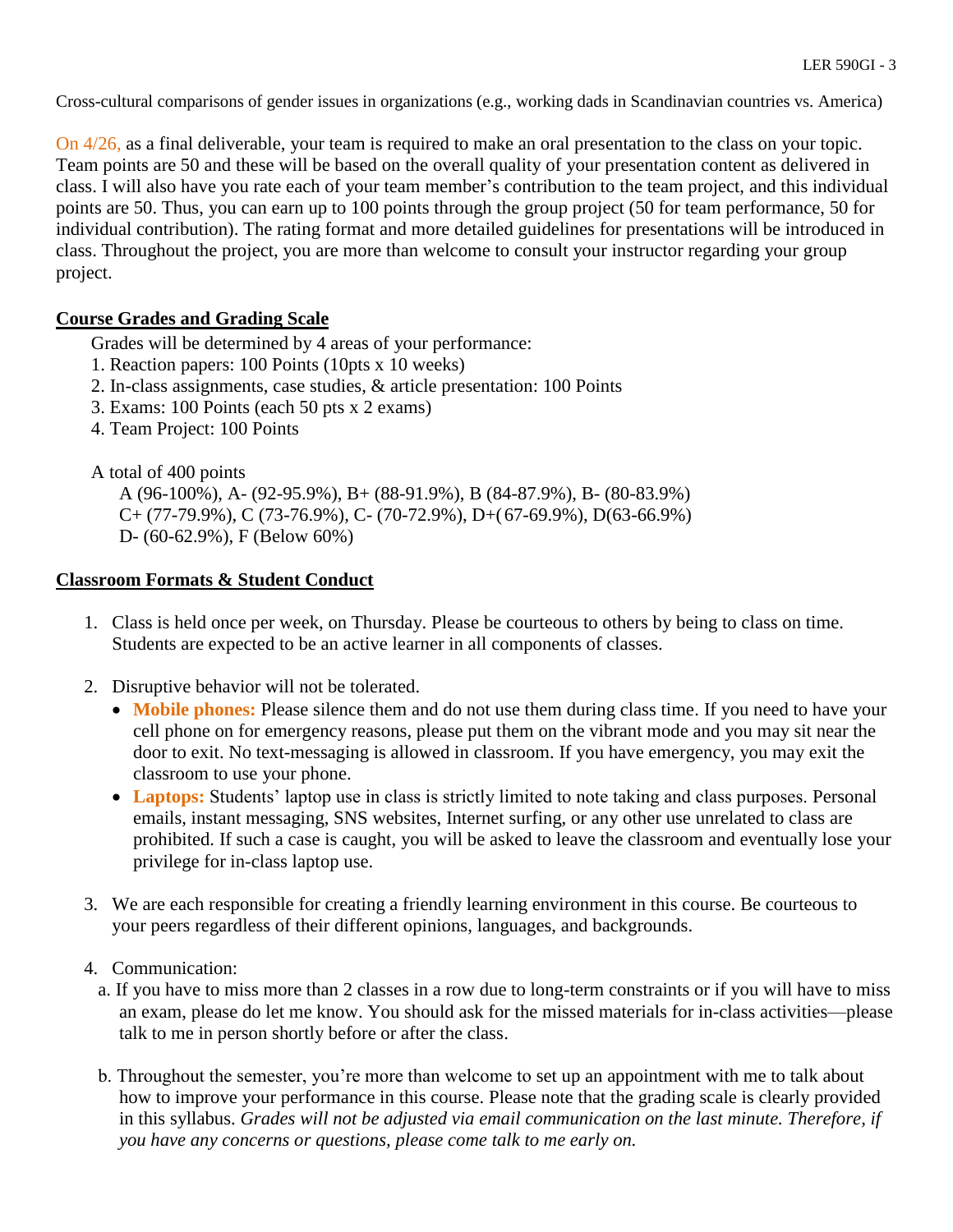c. The syllabus contains important information that you will be responsible for knowing throughout the semester (e.g., policies & rules, course evaluation elements, course schedule, etc.). Therefore, if you have a question about the course, please consult the syllabus before you contact me. I will gladly respond to emails if you need clarification about what is covered in the syllabus; however, I will not respond to emails about questions that can be easily answered by reading the syllabus.

# **Other Important Polices**

*Students with Disabilities***:** UIUC provides, upon request, appropriate academic accommodations for qualified students with disabilities. For more information, please refer to the following website and contact the University's disability services office. http://www.disability.illinois.edu/

*Academic Integrity Policy***:** As with any other University course, plagiarism, cheating or any other form of academic dishonesty will not be tolerated in any way. *Cases of academic integrity infractions will be pursued to the fullest extent allowed by University regulations* (see http://studentcode.illinois.edu/article1\_part4\_1- 402.html for details). *Ignorance of a rule is never a defense. Therefore, it is students' responsibility to educate themselves about the risk of academic integrity infractions and to avoid it. Just don't do it!!*

*Sexual Misconduct Policy and Reporting:* The University of Illinois is committed to combating sexual misconduct. Faculty and staff members are required to report any instances of sexual misconduct to the University's Title IX and Disability Office. In turn, an individual with the Title IX and Disability Office will provide information about rights and options, including accommodations, support services, the campus disciplinary process, and law enforcement options.

A list of the designated University employees who, as counselors, confidential advisors, and medical professionals, do not have this reporting responsibility and can maintain confidentiality, can be found here: http://wecare.illinois.edu/resources/students/#confidential

Other information about resources and reporting is available here: http://wecare.illinois.edu/

# **Course Schedule**

#### **Week 1: 1/18**

- Course introduction
- A quick snapshot of gender inequality trend across nations

#### **Week 2: 1/25**

- Three approaches to understanding gender and sex differences
- Gender stereotypes

Kinias, Z., & Sim, J. (2016, August 8). Facilitating Women's Success in Business: Interrupting the Process of Stereotype Threat through Affirmation of Personal Values. *Journal of Applied Psychology.* Advance online publication. http://dx.doi.org/10.1037/apl0000139

1. Article presentation: Cortina et al. (2013). Selective incivility as modern discrimination in organizations: Evidence and impact. *Journal of Management, 39 (6),* 1579-1605.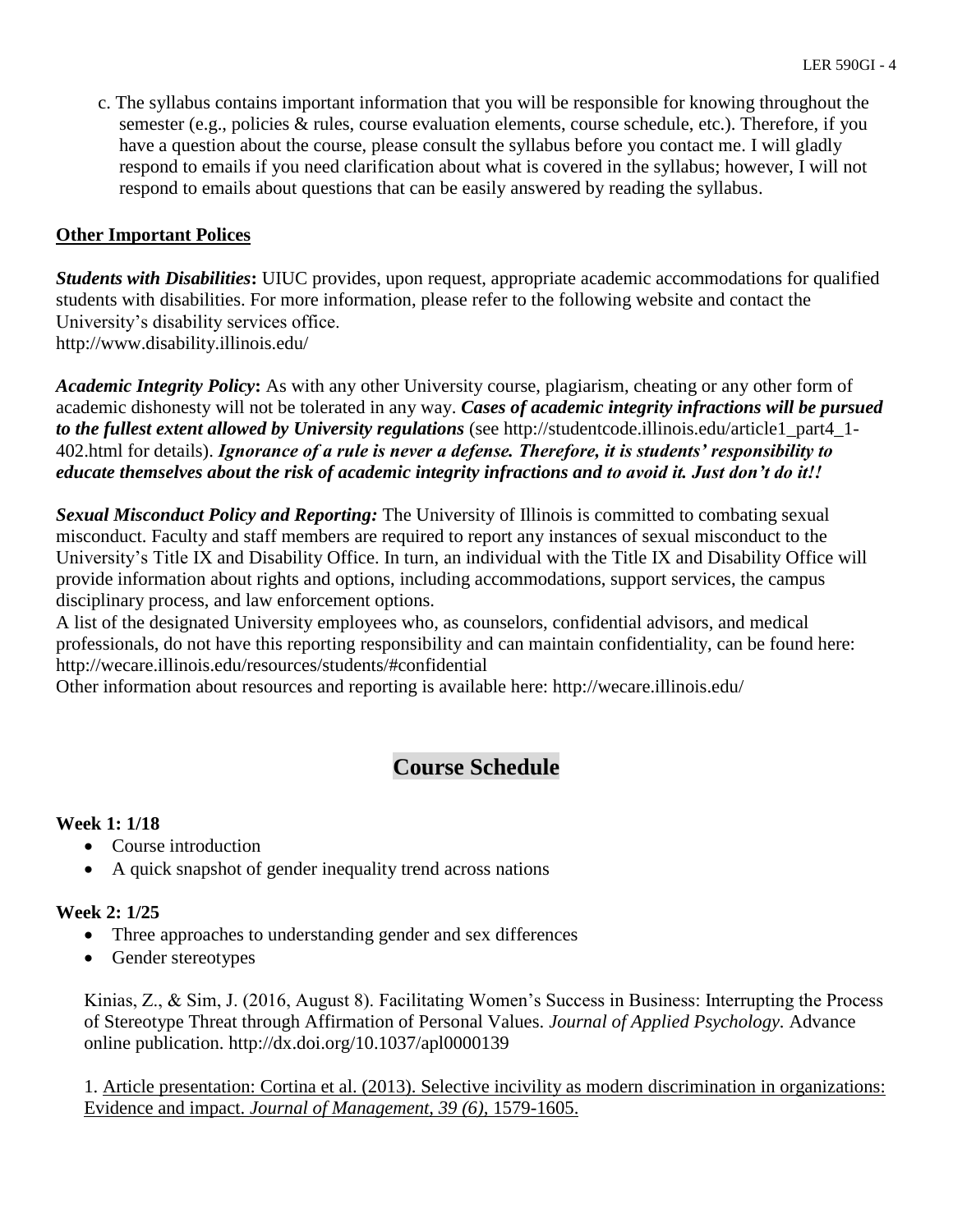# **Week 3: 2/1**

- Benevolent and hostile sexism at work
- Making employment decisions
- Case Study (job offer & accept decisions)

King et al. (2012). Benevolent Sexism at Work: Gender Differences in the Distribution of Challenging Developmental Experiences. *Journal of Management, 38,* 1835-1866.

# **Week 4: 2/8**

• Sex/gender discrimination at work & Legal framework in the U.S.

Courtright et al. (2013). A Meta-Analysis of Sex Differences in Physical Ability: Revised Estimates and Strategies for Reducing Differences in Selection Contexts. *Journal of Applied Psychology, 98,* 623-641.

# **Week 5: 2/15**

- Workplace sexual harassment
- Case study (sexual harassment in the U.S. Military)

McDonald et al. (2015). Developing a framework of effective prevention and response strategies in workplace sexual harassment. *Asia Pacific Journal of Human Resources, 53,* 41-58.

# **Week 6: 2/22**

• Physical attractiveness  $\&$  interpersonal relationships at work

2. Article presentation: Little et al. (2015). Professional image maintenance: How women navigate pregnancy in the workplace. *Academy of Management Journal, 58 (1),* 8-37.

#### **Week 7: 3/1**

**Exam I**

# **Week 8: 3/8**

- Career issues for women and men & Mentoring
- Case study (mentoring program in medical field)

3. Article presentation: Elsbach & Bechky (in press). How observers assess women who cry in professional work contexts. *Academy of Management Discoveries.*

#### **Week 9: 3/15**

Work-life balance for women and men

4. Article presentation: Akinola et al. (in press). To delegate or not to delegate: Gender differences in affective associations and behavioral responses to delegation. *Academy of Management Journal*.

*Spring Break (3/18-3/26)*